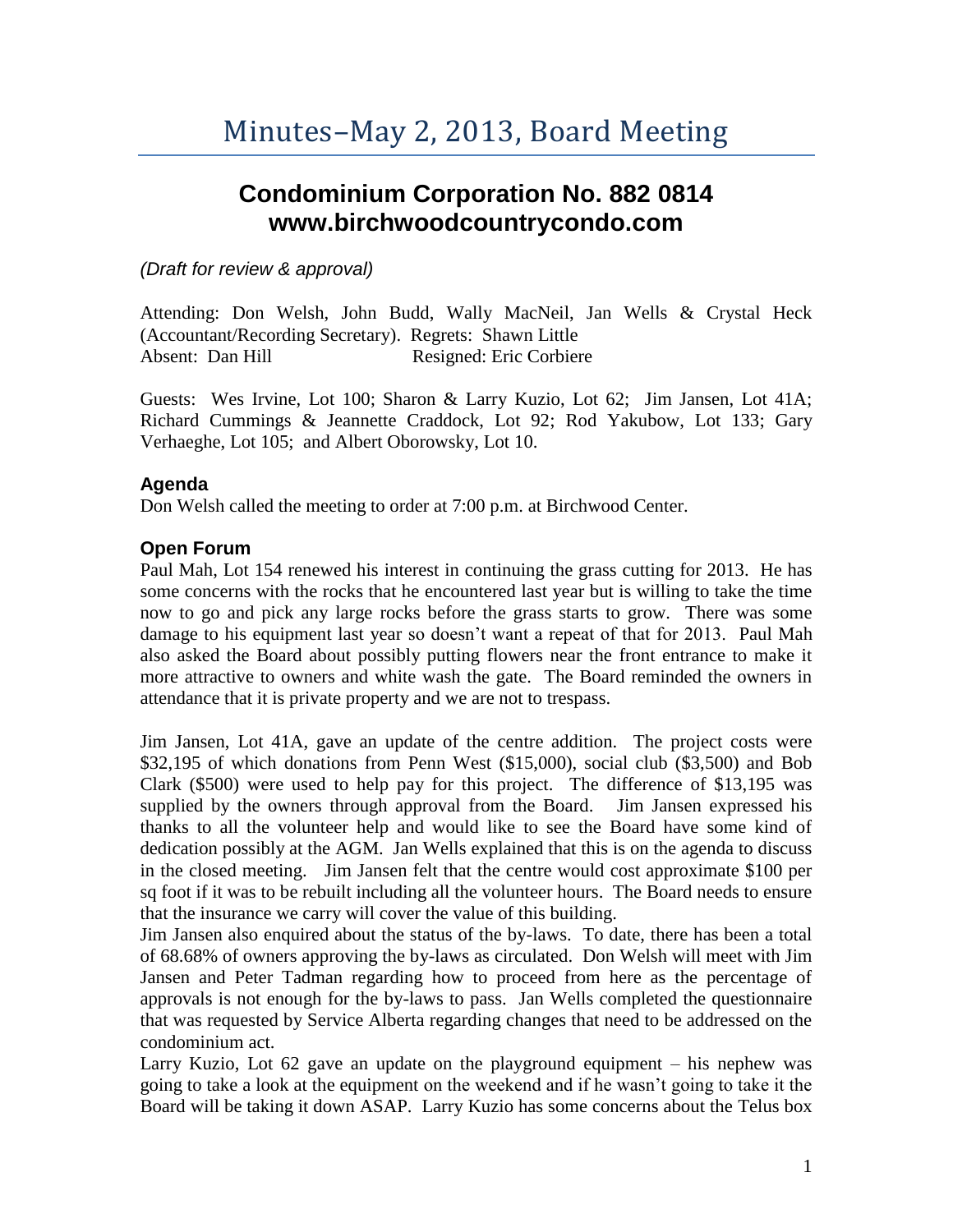that has been hit a couple of times this winter. Telus will not be doing anything to rectify the problem by moving it but will have it fixed this spring sometime. Larry Kuzio wanted to remind owners to recycle – he has been making a trip once a week dealing with the cardboard that owners place in the dumpster.

Lana Southorn, Lot 82 is now the manager of our website. She requested of the Board to please send information to her as a PDF file and she will update the website.

Richard Cummings, Lot 92 expressed his enjoyment of the social aspect that Birchwood has now with the addition of the centre – otherwise he had no issues.

Gary Verhaeghe, Lot 105 commented how clean our community is, there is not garbage scattered that is typical in the cities in the spring. He carries a bag on his walks to pickup anything he sees and encouraged all owners to keep our community clean.

Wes Irvine, Lot 100 welcomed back the owners that were down south for the winter. He would like to see some gravel placed on the road near his residence to help with the water issue that he deals with every spring. Wes Irvine would also like to thank Larry Kuzio for a job well done over the winter on the grading of the snow. Wes Irvine also inquired whether the Board will be mowing the golf course. The Board sent a letter requesting permission to mow last fall and the letter was returned as "address unknown" and do not have an alternate address at this time.

Rod Yakubow, Lot 133, had no concerns but was here to give his water report.

Eric Corbiere, Lot 6, explained he has heard a few complaints regarding the grass mowing or lack of, trespassers on owner's property and the snowplowing. John Budd explained that owners need to be in touch with the Board to have things like this addressed. Regarding the problem with trespassers this is not a problem the Board wants to get involved with – need to report it to the authorities and pursue it that way.

Albert Oborowsky, Lot 10, thanked Larry Kuzio for a job well done on the snow removal over the winter. This is his first Board meeting and he is happy living out here at Birchwood.

The open forum was completed at 7:50 p.m.

#### **Board Portion of Meeting**

Don Welsh called the Board portion of the meeting to order at 7:55 p.m. John moved that the October 11, 2012, meeting minutes be accepted as presented, seconded by Don Welsh, carried unanimously.

#### **Water Report**

Rod Yakubow supplied the Board with his October 12 to April 13 written reports. April usage was 184448 gallons with 16 gallons of chlorine used. Lot 147 CC valve was shut off last fall due to a possible leak on the premises – Larry Kuzio notified the owners last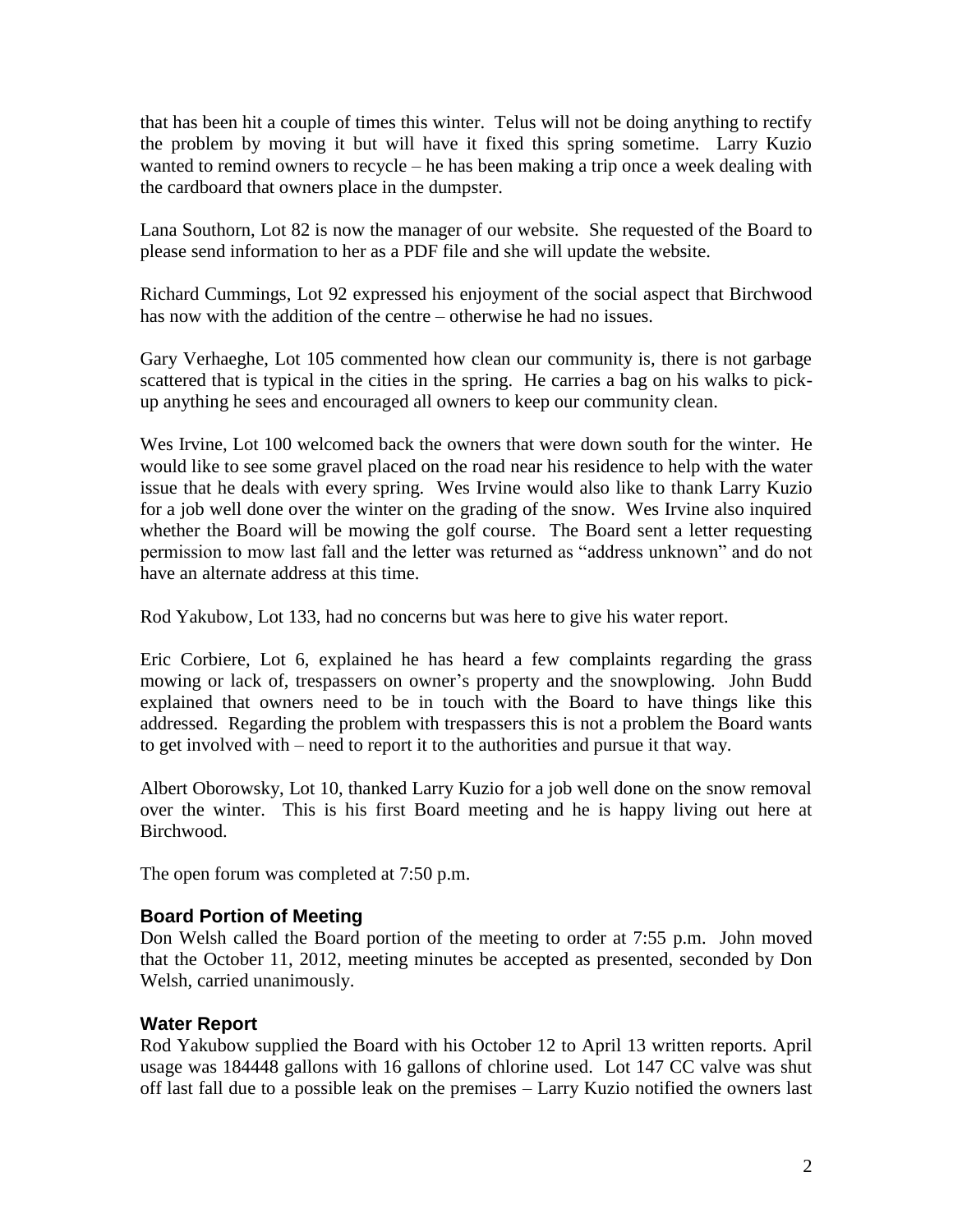fall – need to follow up with this before the CC valve is turned on. There was a major leak at Lot  $32$  – the leak was before the CC valve and required work to get it fixed – approximate cost of repair was \$6,000. The loss of water in 3 days amounted to 20,000 gallons.

#### **Site services**

Larry Kuzio submitted his written report which detailed duties provided for the months of October 12, 2012 to April 30, 2013. His report detailed the work completed over the winter. Two items in his report that were addressed were that the keypad and antenna were fixed on the security gate and the receipt of Lot 101's development permit.

#### **Financial Report**

July 2012 to March 2013 financial reports were submitted to the Board as information. Jan Wells moved that the financial reports be accepted as information, Wally MacNeil, seconded, carried unanimously.

### **Old Business**

- Playground dismantle update as per notes previously in the minutes this is being addressed. Shawn Little had no updates on the fundraising to replace the playground but notified the Board that the Condo Corporation is not eligible for grants as a means of funding this project.
- New camera and surveillance signs were purchased and are installed.
- By Laws meeting with Peter Tadman and Jim Jansen will be held to determine what the Boards next move should be.
- Mobuck Holdings: Dave Schumacher resent a letter requesting the process to obtain a permit of \$2,500 plus GST to transport mobile homes or equivalent through the south gate access. Dave did not receive the letter sent from the Board last fall.
- South gate to be used as emergency access. There has been a sign posted that lists the Birchwood Center phone number. An answering machine will intercept after three rings to advise who to contact in the event of an emergency.
- Rural Crime Watch update Jan Wells has been in contact with the Tomahawk and Buck Mountain organizations. The Buck Mountain Crime watch offers membership for corporate (\$100 annually) and family (\$25 lifetime) Jan Wells will contact Mike Lachance from Buck Mountain organization to see if he would come to our AGM and speak on behalf of the Rural Crime Watch. Don Welsh moved that the Condo Corporation join the corporate membership with the Buck Mountain Rural Crime Watch Association for the annual \$100 fee. John Budd seconded the motion, carried unanimously.
- Fire prevention update John Budd and Don Welsh attended the Sustainable Resource Development (SRD) meeting at Lindale Hall sponsored by Brazeau county and came back with brochures and some memory sticks – the items will be available to owners at the AGM.
- Letter to the Golf Course owners requesting permission to mow the course was returned last fall – The Board is still trying to obtain an alternate address to send another letter.